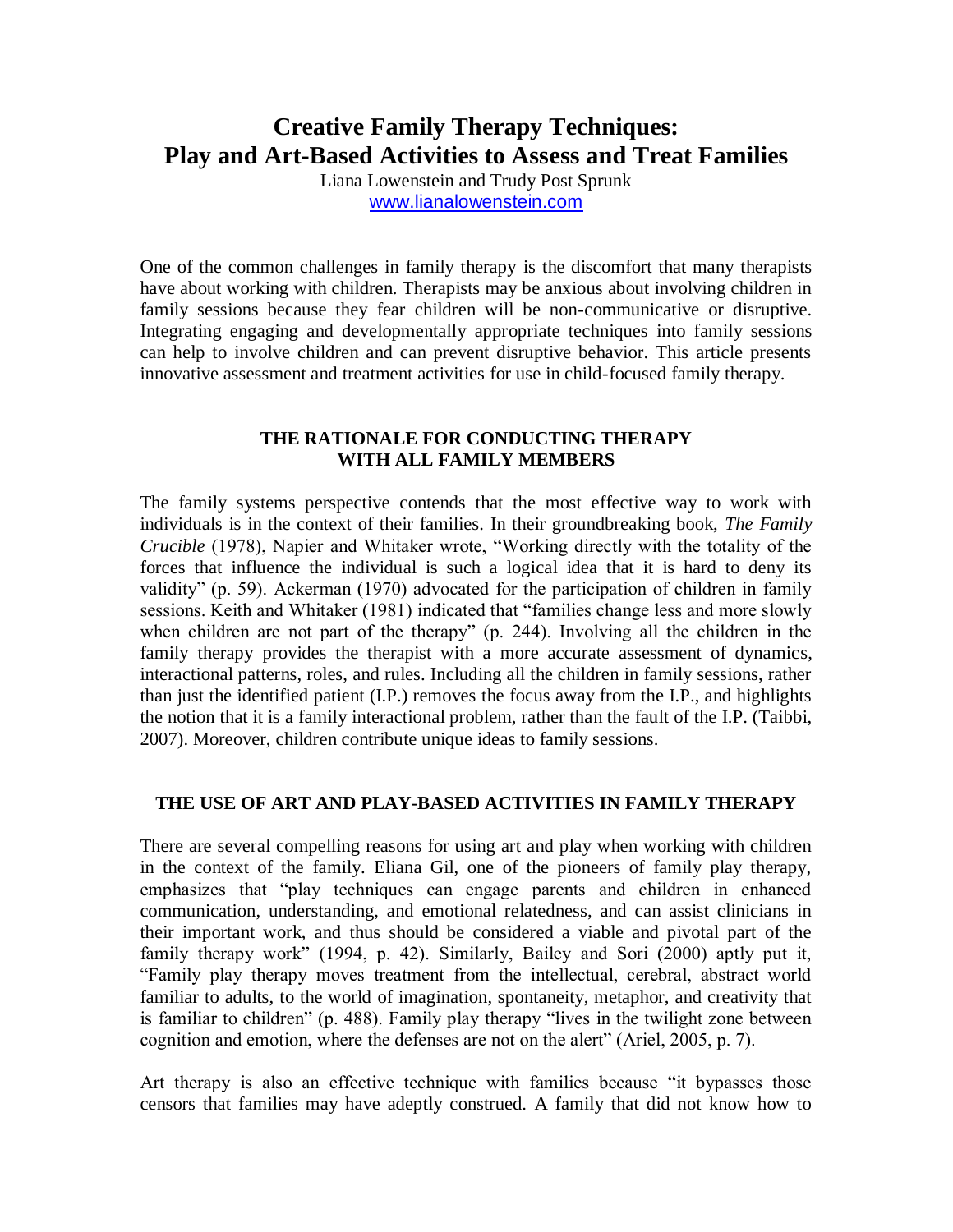express feelings directly may find a way to do so when given an opportunity to draw or paint" (Klorer, 2006, p. 115). When family members engage in an arts or play-based therapeutic activity, they often express thoughts and feelings that they otherwise may not feel comfortable expressing through traditional family talk therapy. Art and play-based activities can unlock a deeper level of communication.

Play and arts therapies differ from traditional "talk therapy" in that they engage emotions in a direct and physical way, generate creative energy as a healing force, and creatively enable clients to express their problems and conflicts (Malchiodi, 2005).

## **ENGAGING THE FAMILY IN PLAY AND ART ACTIVITIES**

Parents may have difficulty understanding the rationale and effectiveness of using play and art techniques in family therapy sessions. They may view games, drawings, and puppets merely as sources of entertainment for children. Parents may also feel uncomfortable, embarrassed, or silly participating in playful family therapy. It is helpful to meet with parents prior to the first family session to explain the value of using play and art activities in family therapy and to help them embrace this approach. Wark (2003) outlines the following instructions for the parent session:

1. Inform parents that play and art activities are a part of your family therapy approach. Give examples of the techniques that are usually incorporated into sessions, such as games, drawings, and puppets. Ask the parents for their reaction to this method of working. If the parents express doubt or discomfort with this approach, normalize their feelings.

2. Ask the parents for their image and expectations of therapy, i.e., "What are your ideas of how therapy should be conducted with families? What do you think would help your children feel comfortable in therapy? Do you think it will be easy or difficult for your children to talk directly and openly about their thoughts and feelings? Do you think your children will be able to sit still during the entire session? What would help your children participate in the sessions?"

3. Explain some of the key benefits of using play and art techniques in family therapy: (a) children enjoy games, drawing, and using puppets, therefore they will feel comfortable with a play-based approach; (b) since children communicate through play, they will be able to express themselves more easily than traditional "talk therapy"; (c) since play and art activities are active in nature, children's attention is more likely to be captivated and sustained for the duration of the session; and (d) research shows that play helps children develop cognitive, affective, and sensorimotor skills (Singer, 1996).

When introducing play and art interventions into family sessions, "it is helpful to begin with activities that guarantee success; these tasks should be easy and should not require an explicit finished product. In addition, if the family members are asked to work as a group or in pairs, they may feel less conscious of their own contribution" (Revell, 1997).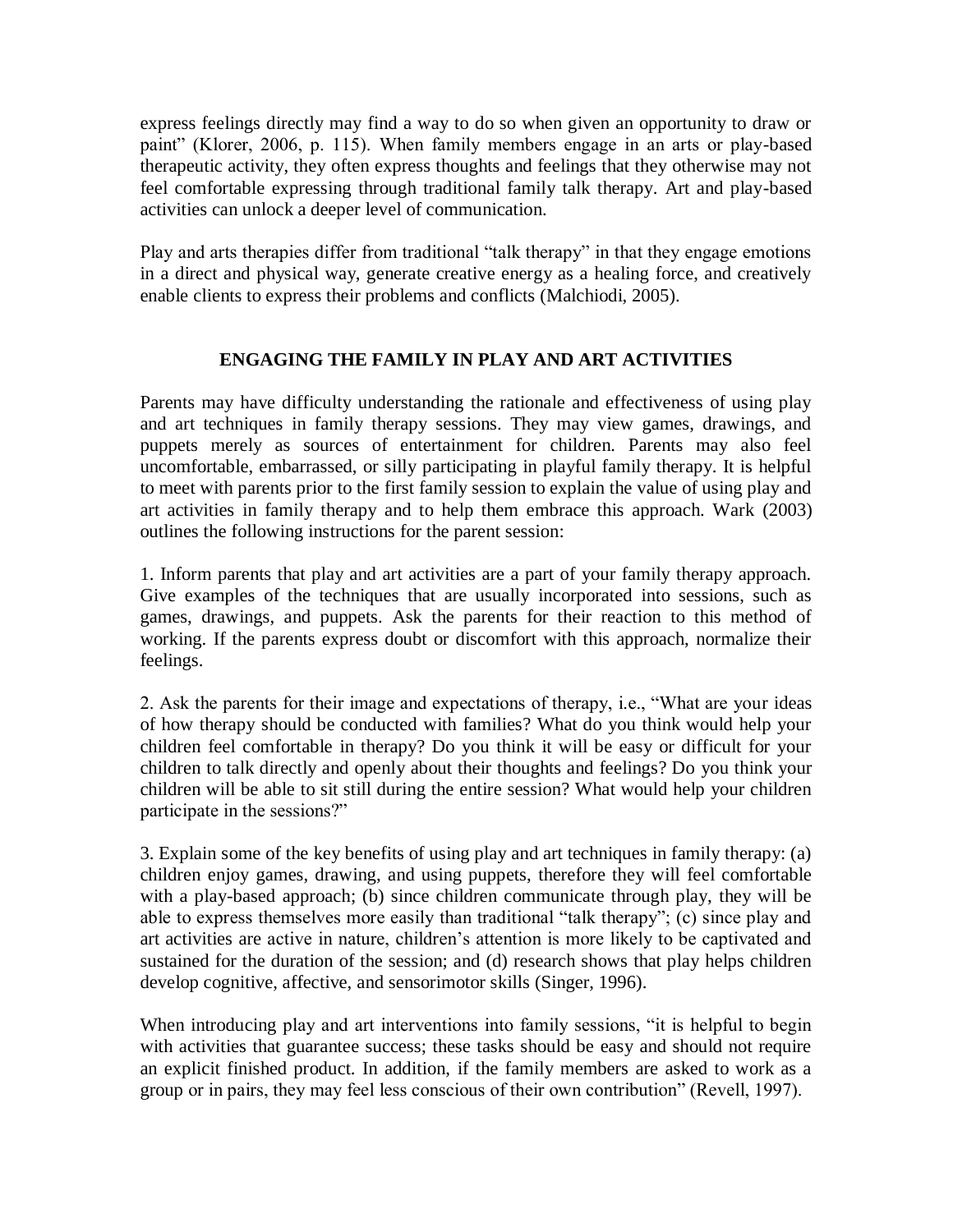#### **INTERVENTIONS**

Techniques that are fun and engaging help to minimize resistance and involve the family in therapy. *Colored Candy Go Around* (Arkell, 2010) is a creative and playful activity to use with families in initial sessions. Small colored candies are needed for this activity, such as Skittles or M & M's. Distribute seven candies to each family member. Have each member sort their candy by color with instructions not to eat them. Ask one member to pick a color and tell how many they have (i.e., two greens). Ask them to give two responses to the following questions:

Green: Words to describe your family Purple: Ways your family has fun Orange: Things you would like to improve about family Red: Things you worry about Yellow: Favorite memories with family

After one person has answered a question, have them choose the next person to answer the same question based on the number of candies that person has. Candies can only be eaten after a question is answered. Open the floor for discussion after each person has responded to all questions. Possible discussion questions are as follows:

- 1. What did you learn?
- 2. What was the most surprising thing you learned about someone else?
- 3. How will you work towards making changes/improvements?

This activity facilitates open communication and provides insight into individual and family dynamics. A variation is to use colored beads or Lego® rather than candy.

A systemic assessment is critical as it provides the therapist with a thorough understanding of the way the family system works so that an appropriate treatment plan can be developed and implemented. *The Family Gift* (Lowenstein, 2006b) is an art-based family assessment activity. Provide the family with a variety of art supplies and a gift bag. Explain the activity as follows: "This activity is called *The Family Gift*. Create a gift for your family using any of the supplies provided. It should be a gift that everyone in the family wants. It can only be one gift, and you must all agree what the gift should be, and how it might be used in your family. Once you have created your gift, place it in the gift bag. You have 30 minutes to decide and create your gift."

Once the family has created the gift, ask the following questions:

- 1. Describe your gift
- 2. Tell how you each felt as you were creating your gift
- 3. Who made the decisions? For example, who decided what the gift should be?
- 4. Were two or more people in your family able to work well together?
- 5. Did anyone cause any difficulties or disagreements, and if so, how was this handled?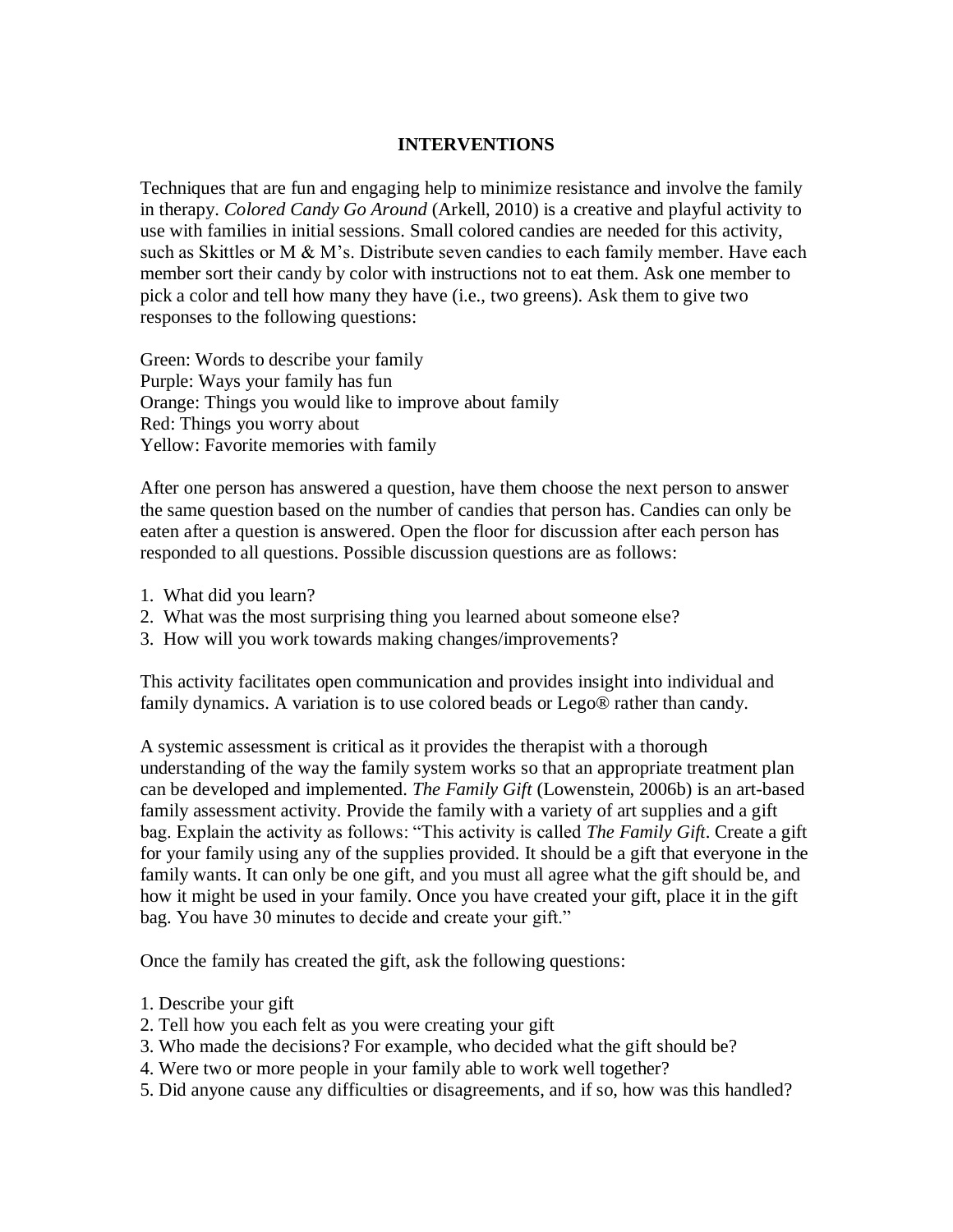6. Is there anything about the way you did the activity that reminds you of how things work in your family at home?

7. How can the gift help your family? What else can help your family?

This assessment activity provides a window for the therapist to observe process and content within family interactions. Process information relates to how the family interacts, the verbal and nonverbal expressions, and stylistic idiosyncrasies. Content information focuses on what is being said, including the symbolic meaning conveyed through the metaphor. It also includes the actual product created by the family (Gil  $\&$ Sobol, 2000; Sori, 2006).

In addition to observing the process and content that evolves during this activity, the therapist should also observe nonverbal cues, such as facial expressions, tones of voice, energy level, amount of enjoyment, and degree of engagement (Sori, 2006).

Another art-based family assessment activity is *Boat-Storm-Lighthouse* (Post Sprunk, 2010a). Explain to family members that they are to fill a poster board with one drawing of a boat, a storm, and a lighthouse. They are to complete the task silently. Upon completion, ask each to write a story about what he/she thinks happened before, during, and after the storm. A young child can quietly dictate a story to the therapist. After each person shares his/her story, the therapist guides the family in a discussion involving fears, rescue, danger, and how to access family support when needed. The therapist may help the family experience the process by exploring the following:

- 1. What do you think it would have been like to be in the boat with your family during the storm?
- 2. Who would have been most helpful to you during the storm?
- 3. Can you name three feelings you might have had during the worst part of the storm?
- 4. If you believed that a rescue would occur, how did you think it would happen?
- 5. In what ways could you have asked for help?

This drawing activity provides a glimpse into each family member's inner world, including traits, attitudes, behaviors, and personality strengths and weaknesses. More specifically, the drawing enables the therapist, as well as the family members, to learn such things as who tends to be optimistic and upbeat or who might be more pessimistic or morbid. It also uncovers the ability to mobilize inner resources and access external support when faced with danger and conflict.

Therapeutic techniques that involve children or the entire family can be challenging, particularly if the therapist relies on the usual modus operandi of therapy–talk. The *First Session Family Card Game* (adapted from Lowenstein, 2010) provides a means by which talk is integrated into an engaging game. A standard 52-card deck is used for this activity. Introduce the activity by stating, "We are going to play a game that will help me get to know your family." The rules are explained as follows: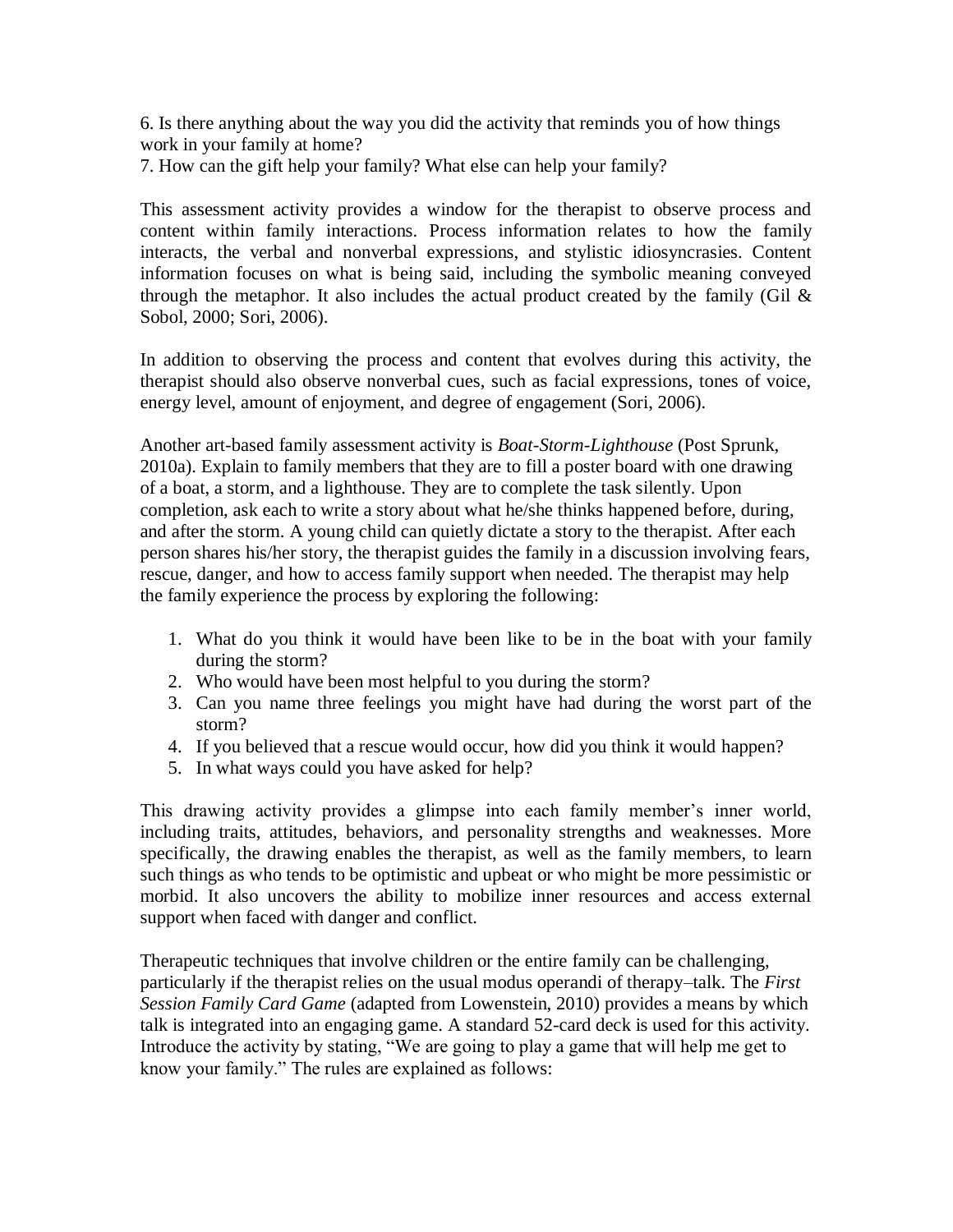"Take turns picking the top card from the deck of cards. If you get a card with an even number, pick a card from the question card pile and answer the question. If you get a card with an odd number, pick a card from the question card pile and ask someone in your family to answer the question. If you pick an ace, ask someone in your family for a hug. If you pick a Jack, Queen or King, you get to pick something from the surprise bag. At the end of the game, everyone who played gets to pick something from the surprise bag."

The question cards have been specifically designed to facilitate joining and to help the family identify treatment goals. Examples of questions for the *First Session Family Card Game* include:

- 1.True or False: When families seek therapy they often feel nervous, embarrassed, and/or overwhelmed.
- 2.Fill in the blank: A good therapist is someone who…
- 3.What would need to happen in the session today to make you feel like it was worthwhile coming?
- 4.What do you think needs to change in your family?
- 5.True or False: Everyone in our family plays a part in making it better.
- 6.How will you feel if your family gets the help you need?

During the game, there is ample opportunity to observe family dynamics, which further assists in treatment planning. Added elements of the game include hugs to encourage nurturing interactions in the family, and a surprise bag filled with small treats to further engage the clients.

The game can be repeated in the last session (thereby called the *Last Session Family Card Game*, Lowenstein, 2010) with questions focused on reviewing therapeutic gains. Examples of questions for the *Last Session Family Card Game* include:

- 1. What is a positive change someone in your family has made during your time in therapy?
- 2. What is your family able to do better now?
- 3. Tell about something you have learned about someone in your family during your time in therapy.
- 4. Tell about a skill you learned in therapy that you can use to deal with problems that arise in the future.
- 5. What advice would you give to another family who are experiencing a similar problem that brought you to therapy?
- 6. Families often teach therapists valuable lessons. Ask your therapist to tell something your family has taught him/her.

Additional questions for the two above versions of the game can be found in Lowenstein (2010). The game can be modified for specific target populations. For example, below are some sample questions from the bereavement version (Lowenstein, 2006a):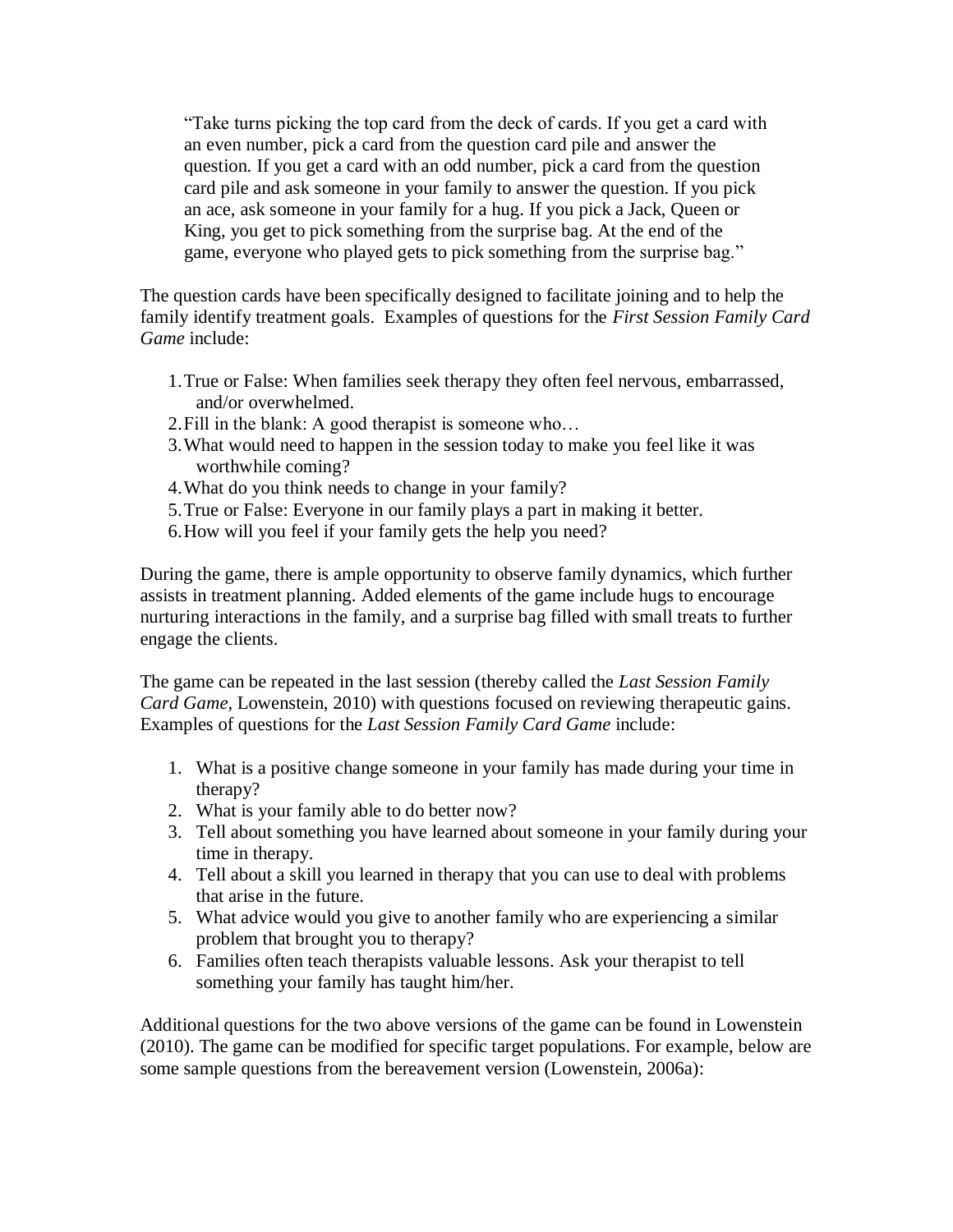- 1. Tell three feelings you have had since your loved one died.
- 2. Describe a grieving ritual or custom your family followed when your loved one died.
- 3. Share a favorite memory of the person who died.
- 4. Can you wish someone dead and then they will die?
- 5. What do you believe happens to people after they die?
- 6. What has helped you the most since your loved one died?

Another playful intervention for family sessions is *Toss the Ball* (Post Sprunk, 2010b). Explain that for five minutes family members will take turns gently tossing the ball to other family members. As they toss the ball to someone they are to say something *nice* to that family member. The pattern is repeated for five minutes and/or until every person has heard at least two nice things about themselves.

Ask each person to describe their experience of what other family members said that was nice to them. For example, ask:

- 1. What was it like to say nice things to everyone?
- 2. How did you feel when another member in your family said something nice to you?
- 3. Did you receive any unexpected comments?

After processing, start the game again, however, this time ask them to say something they would *enjoy doing* (but are not currently doing) with the person to whom they throw the ball. Allow this to continue for five minutes, followed by processing the experience.

The third component of the game involves what is said when one catches the ball. The person who catches the ball is instructed to say something they would *like to change* about themselves and what prevents their ability to make that change. Allow time for the family to process and develop strategies for change. Possible discussion questions include:

- 1. List two things that would serve as aids to making the change that you would like to make.
- 2. On a scale of 1 to 10, how important is this change to you? To others in your family?
- 3. In what ways would your family life be improved after these changes were made?

Lastly, when one tosses the ball to another, the recipient shares an idea about what they could do to *improve family life.* After five minutes, encourage the family to consider all the suggestions and decide how and if these suggestions can be incorporated into their family life.

This activity begins with playful positive interactions that foster family cohesiveness. In addition, expressing nice things directly to each other offers the potential of establishing an increased level of emotional intimacy and a change in communication style. The game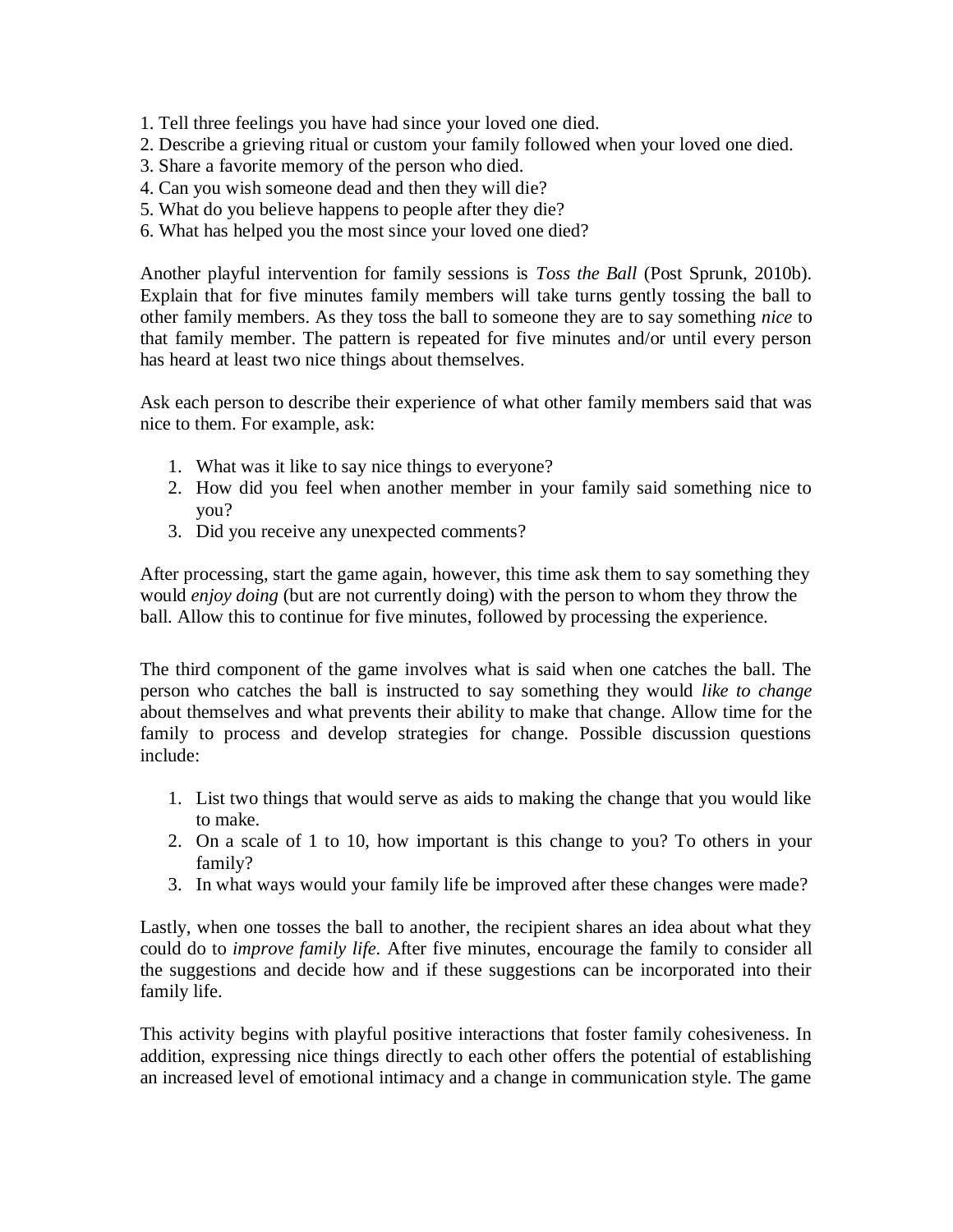asks that participants share activities they would enjoy doing with each other, which could provide even more opportunities for positive family interactions.

The second half of the game focuses on change for improving family life. The therapist must carefully guide the family in a discussion about how changes could be made and the advantages of making these changes. During the discussion of changes the family works together as a problem-solving team with common goals. The game is engaging and exciting and as such, it is a helpful intervention in child-focused family therapy.

The genogram is a technique that provides a graphic picture of the family history. It reveals the family's basic structure and demographics (McGoldrick, Gerson, and Petry, 2008). Through symbols, it offers a picture of three generations. Names, dates of marriage, divorce, death, and other relevant facts are included in the genogram. Gil (2006) developed the *Play Genogram* in which the child uses miniature objects to depict his/her view of family members. The *Family Strengths Genogram* (Cavett, 2010) is a modification of Gil's *Play Genogram*. The therapist explains the concept of genograms to the family, and assists them in drawing their own genogram on a large sheet of paper. After the genogram is drawn, the family is introduced to an array of miniature objects or magazine pictures. The family is asked to pick a miniature object (or magazine picture) for each person on the genogram that represents that persons positive attributes or "something that everyone likes about them or something he/she is good at." The family must decide together on one object for each person on the genogram. (If they do not agree, the therapist can encourage negotiation.) The miniature object or picture is placed on the paper where that person is represented with either a circle or a square. The following process questions may be used with adaptations for the developmental stage of the child:

- 1. Describe the miniature objects/pictures chosen to represent the strengths of each person on the genogram.
- 2. Do all your family members have some positive characteristics?
- 3. Do you tend to focus more on the strengths or weaknesses of others in your family?
- 4. What would change in your family if you focused more on the strengths of individual family members?

The *Family Strength Genogram* challenges the family to focus on the positive qualities within their family. This can create a positive shift for the family and help to create a more positive atmosphere.

Rap can be used as a means to engage and treat families (Sori, in press, 2008). The *Rappin' Family Puppet Interview* developed by Sori (2010) is based on the *Family Puppet Interview* (FPI) initially created by Irwin and Malloy (1974), and then modified by Gil (1994). First ask each person to select a puppet. Then instruct the family as follows: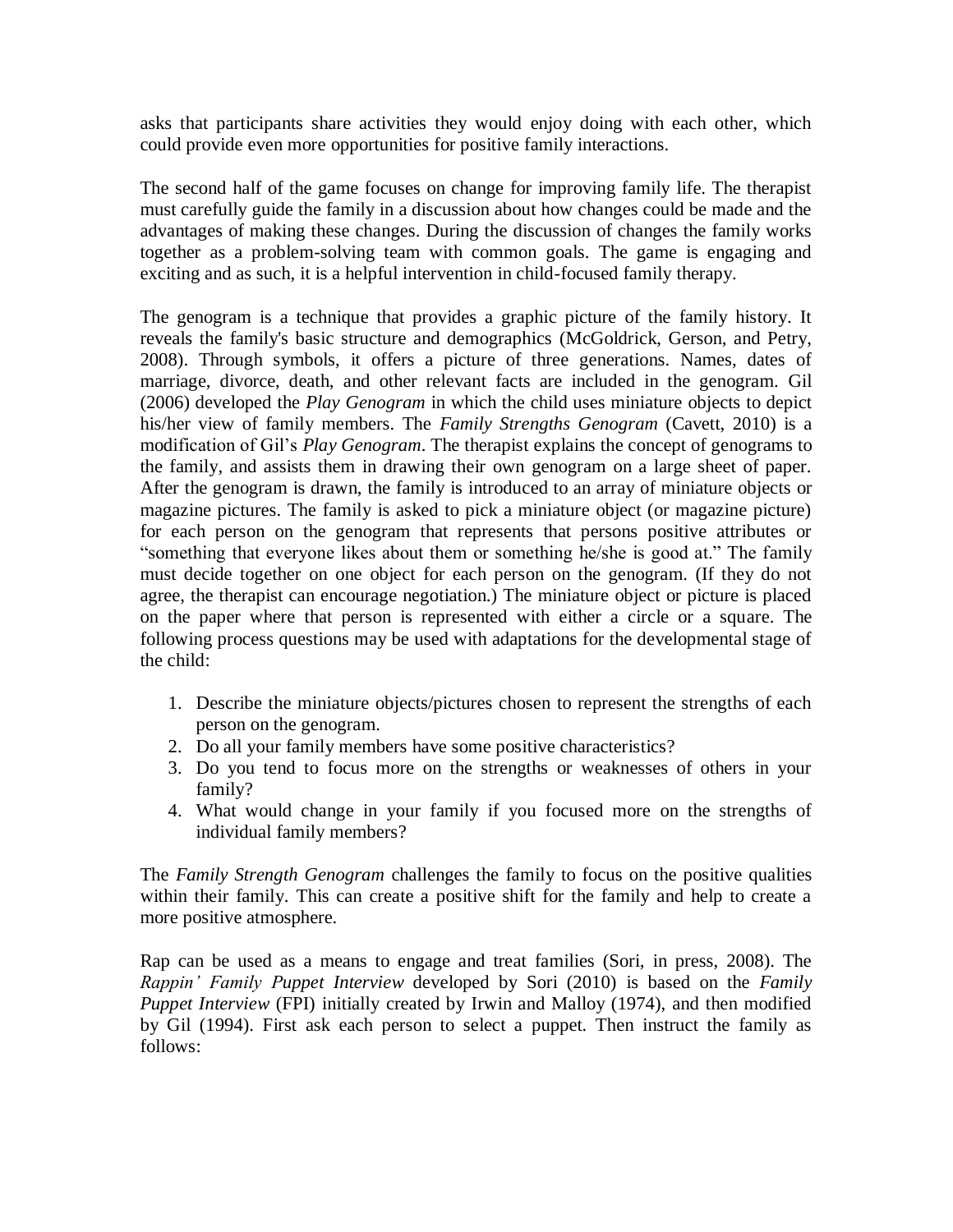"As a family you are to make up a story that has a beginning, a middle, and an end, but it cannot be a story you already know, like *Cinderella* or *Toy Story*. You are going to write your story as a Rap, practice it, and then have your puppets perform the rap for me."

The therapist observes how the family organizes around the task, their level of engagement and enjoyment, how decisions are made, their patterns of communication, structural issues (such as coalitions, enmeshment, disengagement, etc.), who dominates and who is left out, as well as if a leader emerges, and how the rap is written and by whom (see Gil & Sobol, 2000).

When the family performs the rap, the therapist should note any differences between how the activity was rehearsed and how it was performed (Gil  $&$  Sobol, 2000). The activity should first be processed by "staying in the metaphor" (Sori, 2006). For example, the clinician may ask the mother's lamb puppet what it is like to have a bumblebee for a son, or how a monkey and an octopus play together when one lives in the trees and the other lives in the ocean. Questions should be formulated that are specific to the family and the story, including how the puppets overcame adversity, worked together, and what strengths each puppet possessed. (See Gil, 1994; Gil & Sobol, 2000 for more suggestions on questions to process the FPI.)

The use of puppets has unique evocative qualities that can be beneficial in family sessions (Ross, 2000). Sculpting has been used by family therapists as an effective intervention (Duhl, Kantor, & Duhl, 1973; Satir, 1972). Combining play-based techniques like puppets with a dynamic intervention such as family sculpting can provide a potentially powerful option in family work (Haslam, 2010).

The *Family Sculpting with Puppets* activity (Haslam, 2010) helps family members express their feelings and perceptions in a creative, multi-sensory and symbolic way. The therapist explains to the family members the nature of the exercise, which is similar to the way that Satir (1972) set up her family sculpting. For example, say:

"I would like each person to take turns and pick a puppet that represents each member of your family, even if those members are not here, and place the puppet somewhere in this room. Puppets can be close together or far apart; some can be high or low, out in the open or hidden. Place the puppets in ways that show what things feel like in your family."

After each person has sculpted the puppets, gather more information by asking questions such as:

- 1. What can you tell me about this scene you have created with these puppets?
- 2. What sort of feelings exists between them? Are any of them friends? Or do some fight? Are any scared of each other? Do any of them feel lonely or left out?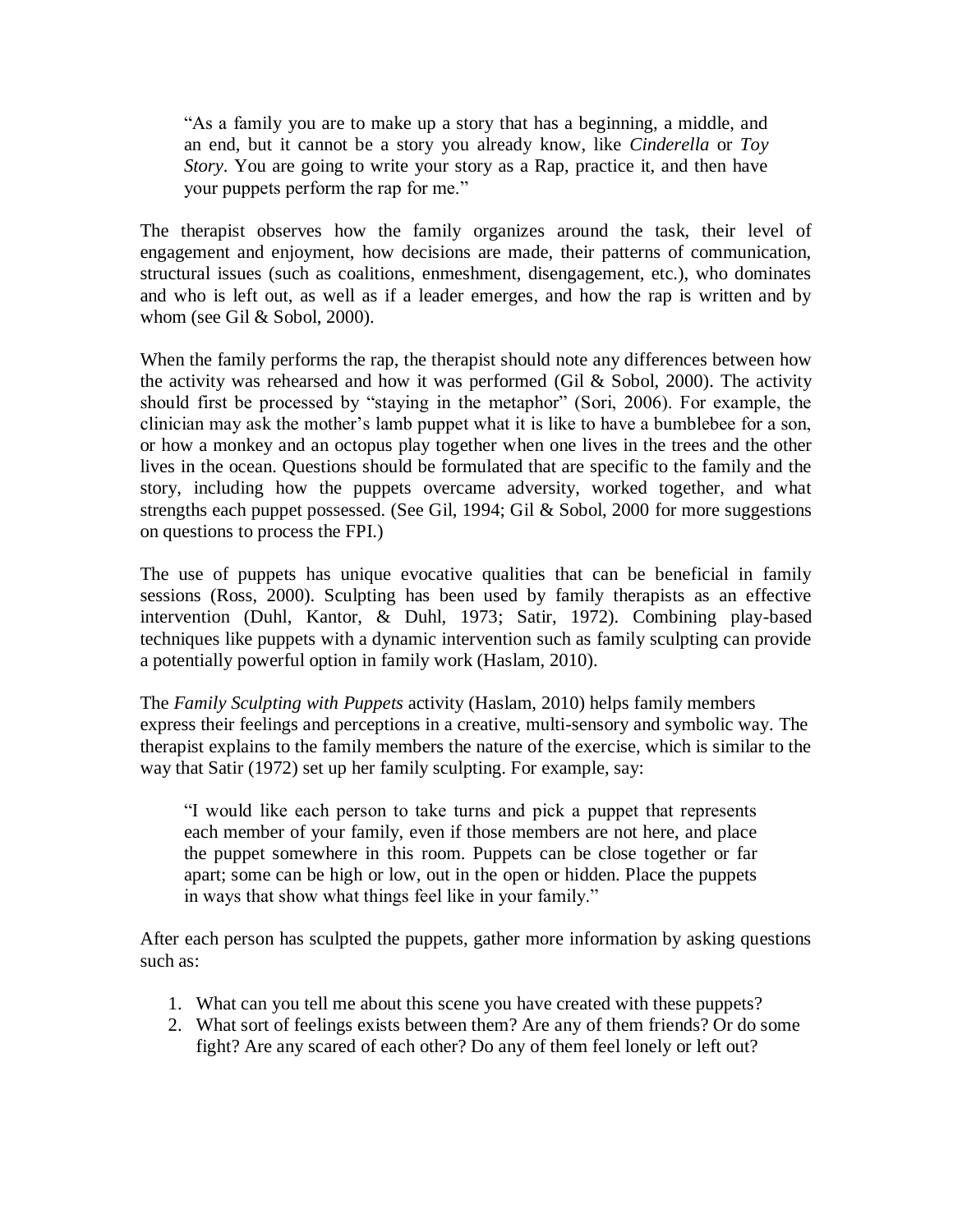Possible ways of discussing therapist hypotheses about these observations with older members, or to stimulate reflective responses from the family, may include:

- 1) I wonder what you thought about. . .
- 2) One thing I thought was interesting was when. . .
- 3) How are the puppet sculpture and the way you did the activity like your family in real life?

The discussion should remain explorative and supportive so that it bolsters a positive experience for the family.

*Healing Animals* (Lowenstein, 2010) is a drawing activity appropriate for the ending phase of therapy. The aim is to help the family explore the changes they have made over the course of treatment and to create a new awareness of how they have overcome adversity. Provide each family member with a sheet of paper and a variety of drawing materials. Ask them to get into a relaxed position and to close their eyes. Then say, "Imagine a family of animals…this animal family has been through great hardship…take some time to imagine what it is like to be this animal family…when you are ready you can open your eyes and draw this *wounded* animal family."

Once the drawings are complete, ask the family members to close their eyes again. Say, "Imagine this same family of animals…this animal family has survived something very difficult…they are strong…take some time to imagine what it is like to be this animal family…when you are ready you can open your eyes and draw this *healing* animal family."

After the members have finished drawing their two animal families, display all the pictures, ideally by taping them to a wall. Invite the family to discuss their images. For example, ask:

- 1. What similarities/differences exist among the drawings?
- 2. What three words best describe the wounded animal families?
- 3. What three words best describe the healing animal families?
- 4. What helped the animal families overcome their hardships?
- 5. What important life lessons have the animal families learned?
- 6. How will the animals use their strength to overcome hardships in the future?
- 7. What do your drawings reveal about your family life?

The process questions focus on growth, strength, and survival, as these are important themes to highlight in the termination stage of therapy. Through this intervention, the family is provided with the message that they have survived hardship and they can utilize this strength to get through difficult times in the future. This gives the family a sense of validation and hope.

### **CONCLUSION**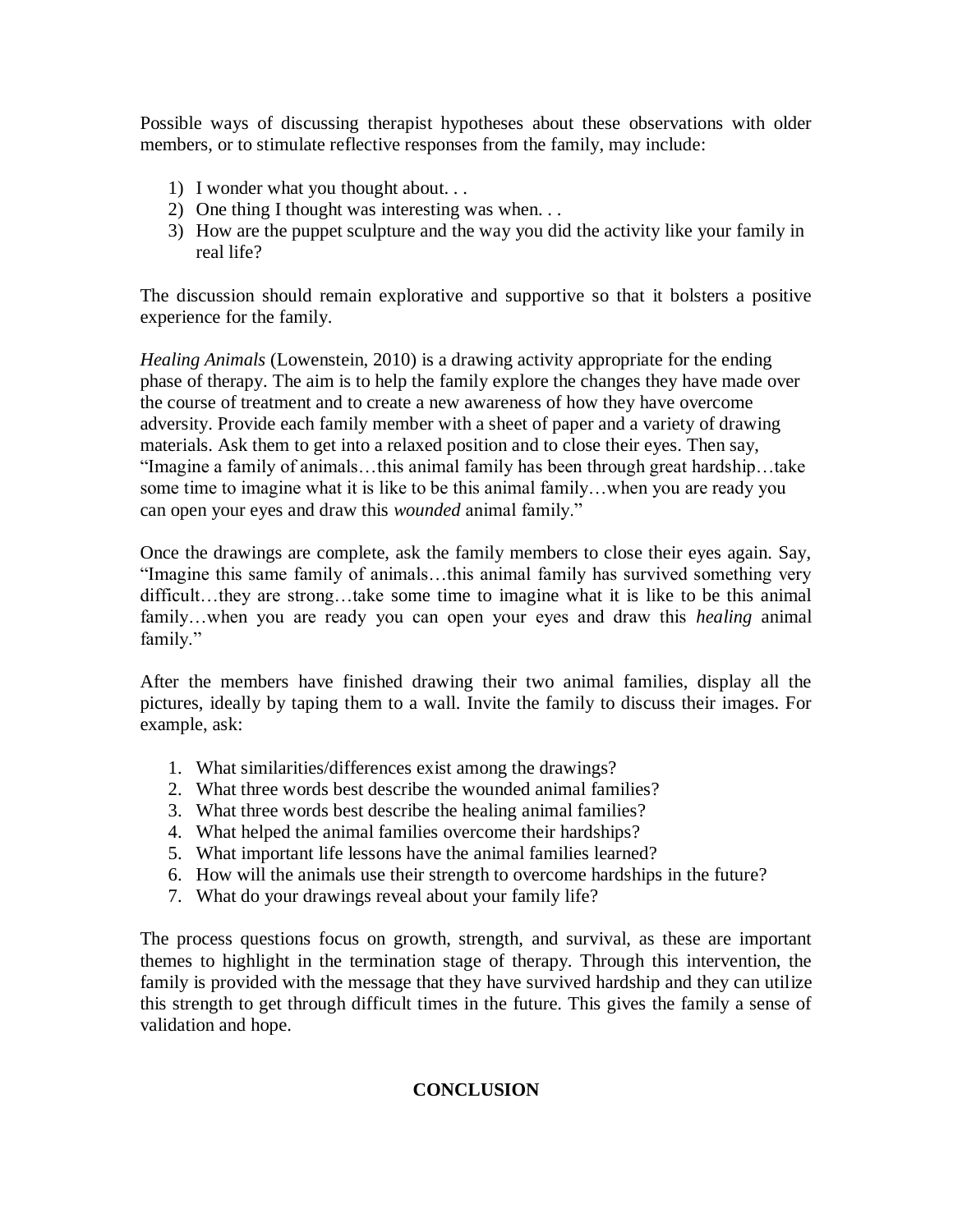This article described a number of play oriented techniques for use in child-focused family therapy. These play and art-based approaches provide families the opportunity to laugh, create, work as a team, learn more about each other, explore thoughts and feelings, and have a different relational experience of each other. This has the potential to increase emotional intimacy. This increased emotional intimacy is the support that offers family members a secure base from which to grow.

#### **REFERENCES**

Ackerman, N.W. (1970). *Family therapy in transition*. New York: Little, Brown.

Ariel, S. (2005). Family play therapy. In C.E. Schaefer, J. McCormick, & A. Ohnogi (Eds.), *International handbook of play therapy: Advances in assessment, theory, research, and practice*. New York: Jason Aronson.

Arkell, K. (2010). Colored candy go around. In L. Lowenstein, (Ed.). *Assessment and treatment activities for children, adolescents, and families: Practitioners share their most effective techniques.* Toronto, ON: Champion Press.

Bailey, C.E., & Sori, C.E.F. (2000). Involving parents in children's therapy. In C.E. Bailey (Ed.), *Children in therapy: Using the family as a resource*. New York: W.W. Norton.

Cavett, A. (2010). Family strengths genogram. In L. Lowenstein, (Ed.). *Creative family therapy techniques: Play, art, and expressive therapies to engage children in family sessions*. Toronto, ON: Champion Press.

Gil, E. (1994). *Play in family therapy*. New York: Guilford.

Gil, E. (2006). *Helping abused and traumatized children*. New York: Guilford.

Gil, E., & Sobol, B. (2000). Engaging families in therapeutic play. In C.E. Bailey (Ed.), *Children in therapy: Using the family as a resource*. New York: W.W. Norton.

Haslam, D. (2010). Family sculpting with puppets. In L. Lowenstein, (Ed.). *Creative family therapy techniques: Play, art, and expressive therapies to engage children in family sessions*. Toronto, ON: Champion Press.

Irwin, E. C., & Malloy, E.S. (1975). Family puppet interviews. *Family Process, 14,* 170-191.

Keith, D.V., & Whitaker, C.A. (1981). Play therapy: A paradigm for work with families. *Journal of Marital and Family Therapy*, 7, 243-254.

Klorer, P.G. (2006). Art therapy with traumatized families. In L. Carey (Ed.), *Expressive and creative arts methods for trauma survivors*. London: Jessica Kingsley Publishers.

Lipman, L. (2003). *The triadic system: Sociometry, psychodrama, and group Psychotherapy*. In J. Gershoni (Ed.), *Psychodrama in the 21st century: Clinical and educational applications.* New York: Springer Publishing.

Lowenstein, L. (2006a). *Creative interventions for bereaved children*. Toronto, ON: Champion Press.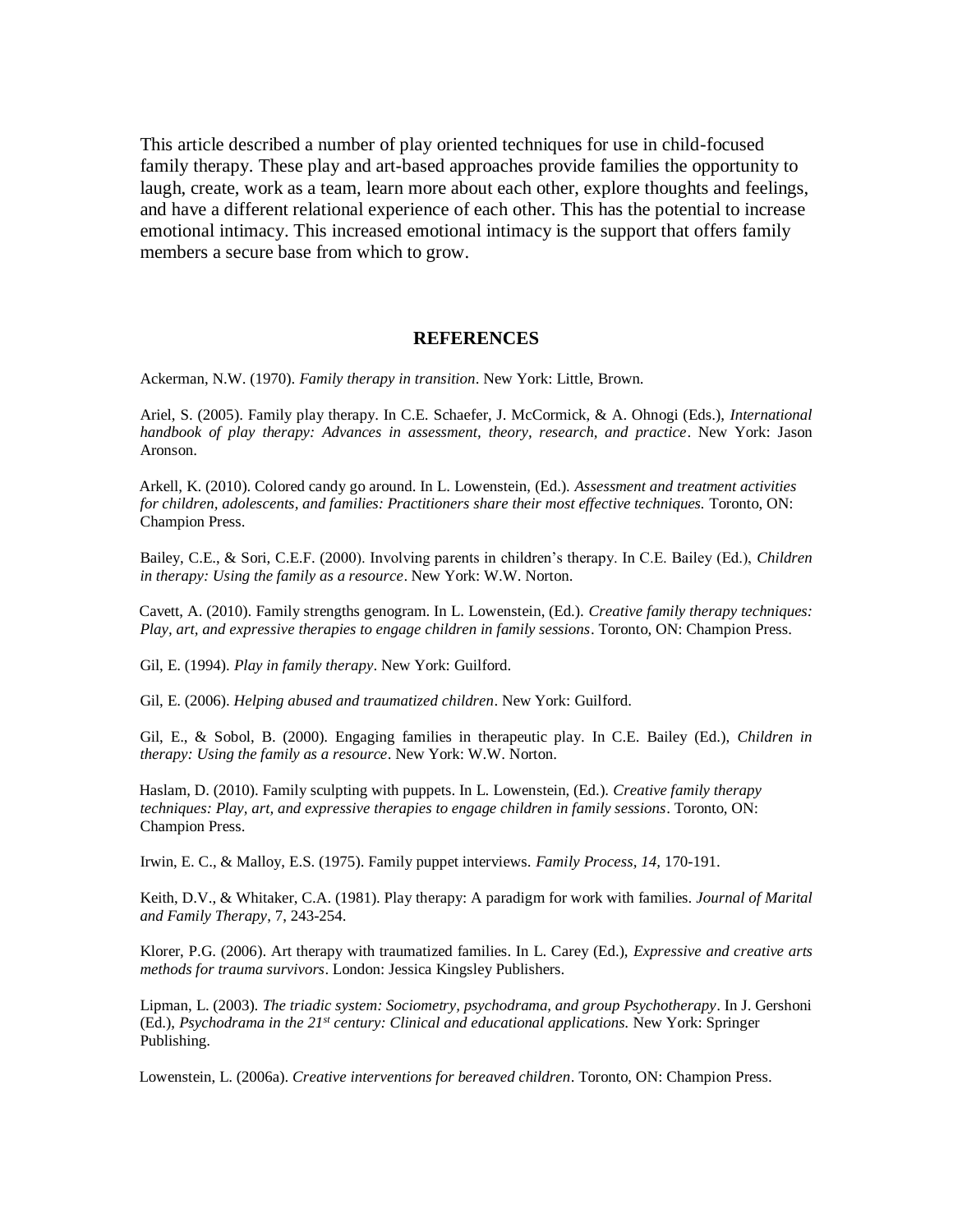Lowenstein, L. (2006b). *Creative interventions for children of divorce*. Toronto, ON: Champion Press.

Lowenstein, L. (Ed.). (2010). *Creative family therapy techniques: Play, art, and expressive therapies to engage children in family sessions*. Toronto, ON: Champion Press.

Malchiodi, C.A. (2005). *Expressive therapies*. New York: Guilford.

McGoldrick, M., Gerson, R., and Petry, S. (2008). *Genograms: Assessment and intervention* (3rd ed.). New York: W.W. Norton.

Napier, A.Y., & Whitaker, C.A. (1978). *The family crucible*. New York: Harper & Row.

Post Sprunk, T. (2010a). Boat storm lighthouse. In L. Lowenstein, (Ed.). *Creative family therapy techniques: Play, art, and expressive therapies to engage children in family sessions*. Toronto, ON: Champion Press.

Post Sprunk, T. (2010b). Toss the ball. In L. Lowenstein, (Ed.). *Creative family therapy techniques: Play, art, and expressive therapies to engage children in family sessions*. Toronto, ON: Champion Press.

Revell, B. (1997). Using play and art therapy to work with families. In B. Bedard-Bidwell (Ed.), *Hand in hand: A practical application of art and play therapy*. London, ON: Thames River Publishing.

Satir, V. (1972). *Peoplemaking*. Palo Alto, CA: Science and Behavior Books.

Singer, J.L. (1996). Cognitive and effective implications of imaginative play in childhood. In M. Lewis (Ed.), *Child and adolescents psychiatry: A comprehensive textbook.* Baltimore, MD: Williams and Wilkins.

Sori, C.F. (2006). *Engaging children in family therapy: Creative approaches to integrating theory and research in clinical practice.* New York: Routledge.

Sori, C.F. (2010). Rappin' family puppet interview. In L. Lowenstein, (Ed.). *Creative family therapy techniques: Play, art, and expressive therapies to engage children in family sessions*. Toronto, ON: Champion Press.

Taibbi, R. (2007). *Doing family therapy: Craft and creativity in clinical practice* (2nd ed.). New York: Guilford.

Wark, L. (2003). Explaining to parents the use of play in family therapy. In C.F. Sori & L.L. Hecker & Associates, *The therapist's notebook for children and adolescents: Homework, handouts, and activities for use in psychotherapy*. Binghamton, NY: Haworth.

#### **About the Authors**

Liana Lowenstein, MSW, RSW, CPT-S, is a Social Worker and Certified Play Therapy Supervisor in Toronto. She maintains a private practice, provides clinical supervision and consultation to mental health professionals, and lectures internationally on child and play therapy. She has authored numerous publications, including the books *Paper Dolls and Paper Airplanes: Therapeutic Exercises for Sexually Traumatized Children*, *Creative Interventions for Troubled Children and Youth*, *Creative Interventions for Bereaved Children*, and *Creative Interventions for Children of Divorce*.